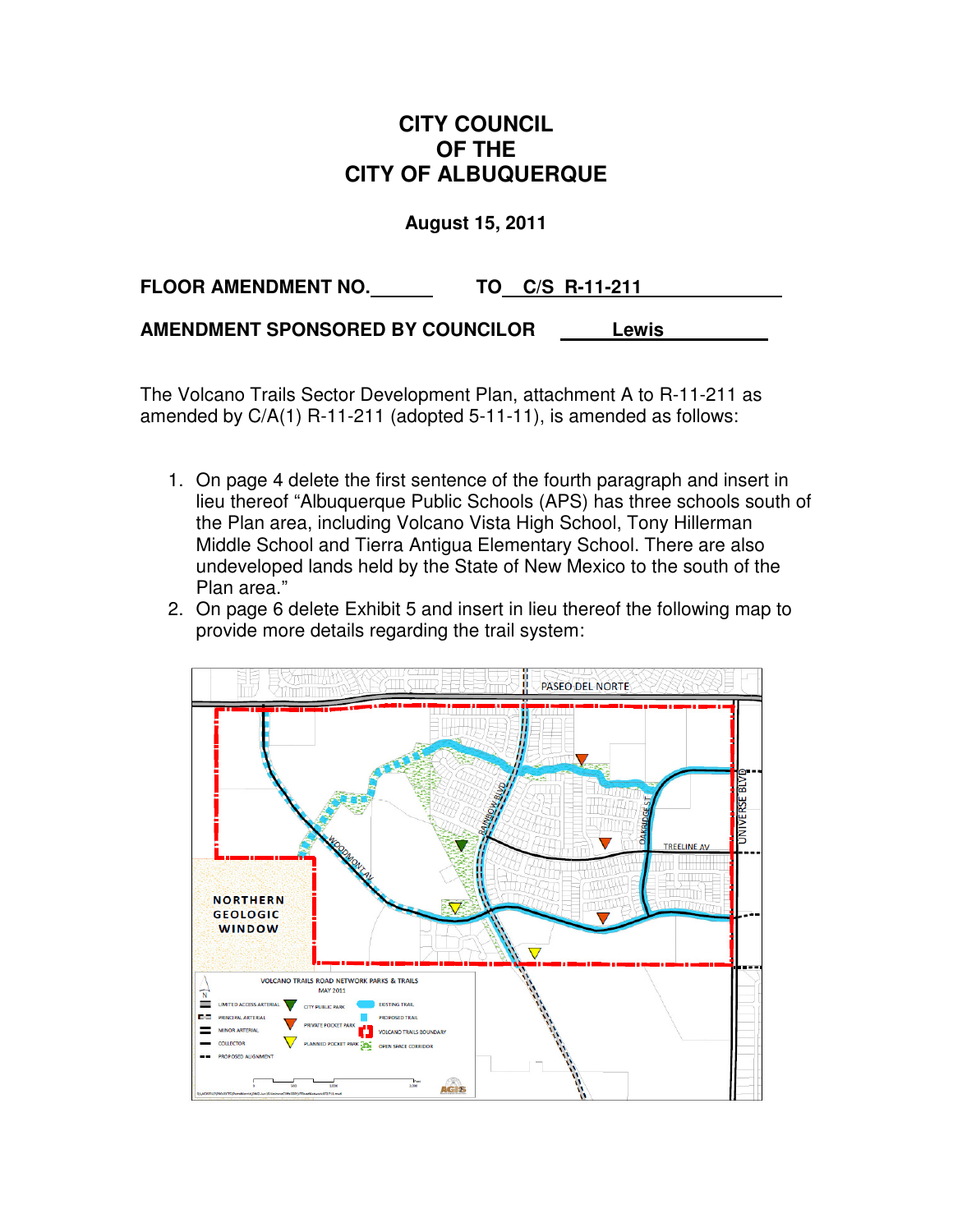- 3. On page 6, insert "that correspond to the Mid-Region Council of Government's classifications" at the end of the first sentence.
- 4. On page 9, in the first sentence of the third paragraph, delete "Design Review Board" and insert in lieu thereof "Development Review Board"
- 5. On page 10 make the following changes:
	- a. Delete the first sentence and insert in lieu thereof "The pre-existing, predominantly single-family residential zoning does not allow predictable development of commercial and other non-residential uses that could make neighborhoods more walkable and convenient (e.g. neighborhood services)."
	- b. After "This Plan", delete "adopts" and insert in lieu thereof "designates".
- 6. On page 14 make the following changes:
	- a. In the second goal delete the first sentence and insert in lieu thereof "Street- and courtyard-facing residences support neighborhoods and improve safety because entrances and windows face pedestrian paths."
	- b. In the second sentence of the fourth goal delete "These architectural and landscape". Insert "Development" before "standards" and insert "will" before apply.
	- c. In the last sentence of the fourth goal insert "rain" before "water".
- 7. At the end of the fifth goal on page 15, insert "from the public right-of-way."
- 8. On page 15, section 5, in the seventh line delete "adjacent to" and insert in lieu thereof "abutting".
- 9. In the "Development Review Process" on page 19, make the following changes:
	- a. Delete "adoption" in the first line.
	- b. Delete "include" and insert in lieu thereof "allow for"
	- c. In the second line insert "a proposal is" before "consistent"
- 10. Make the following changes to "Table 2, Development Approval Process" on page 19:
	- a. In the title of the third column insert "Site" before "Plan Type".
	- b. Where applicable, insert "Development" before "Site" so that it reads "Site Development Plan for Subdivision".
	- c. Where applicable, insert "for" before "RD" so that it reads "per City Zoning Code for RD".
- 11. In the "Permitted Deviations" section, make the following changes:
	- a. Delete "application possibilities" in the first line and insert in lieu thereof "conditions for development".
	- b. In the second line delete "range of".
	- c. In the second line delete "conditions" and insert in lieu thereof "factors related to a specific site or proposal".
	- d. Under the subsection titled "Minor" insert "such as color" after "nondimensional standard".
- 12. On page 21 in the description for "SU-2 Volcano Trails/Village Center (VTVC)" in the second line delete "conveniences" and insert in lieu thereof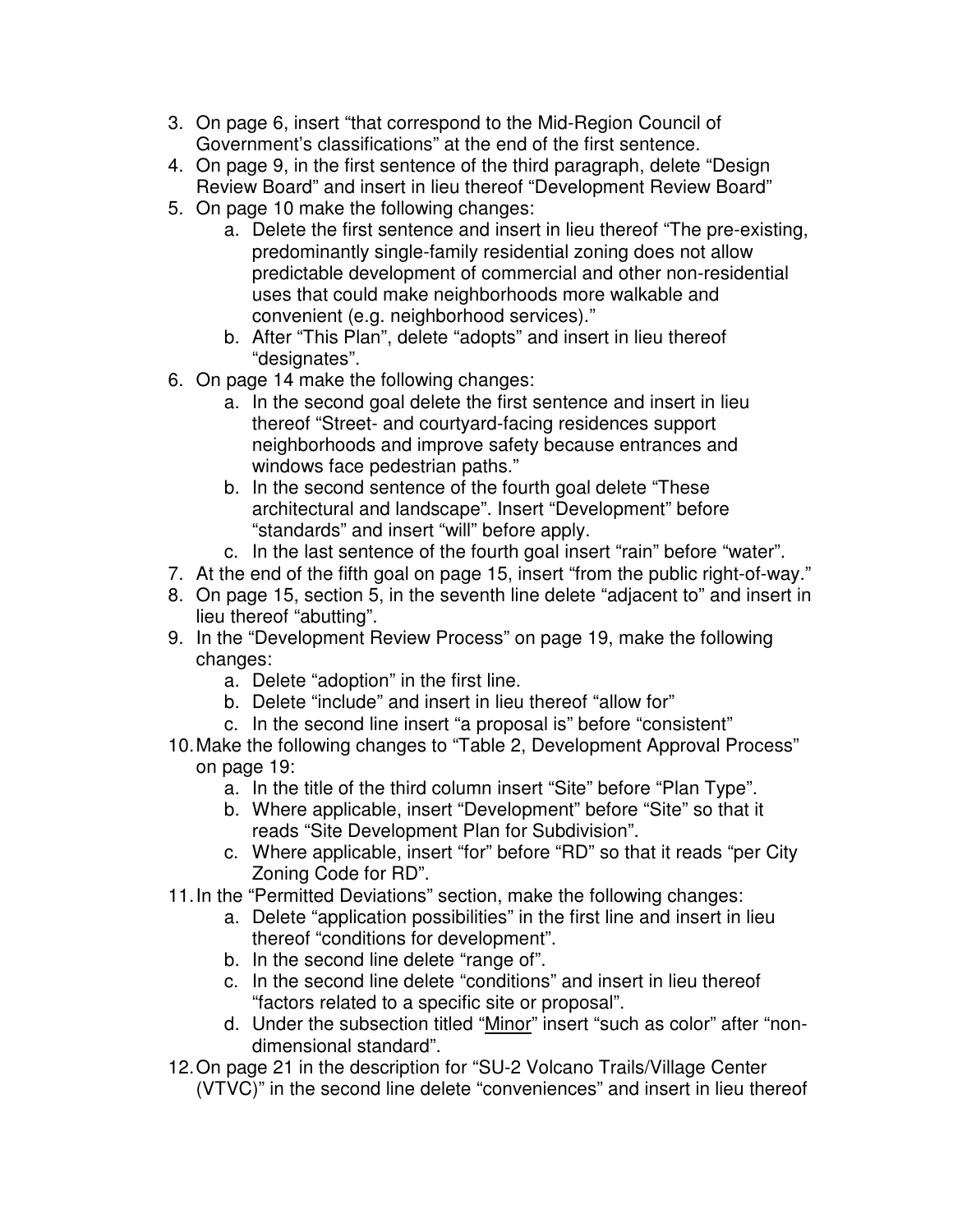"services". In the last sentence delete "and civic uses such as daycare".

- 13. On page 21 in the description for "SU-2 Volcano Trails/Suburban Residential-Medium Lot (VTML)" delete "and contains visible private open space". Insert "and" before "preserves significant view corridors".
- 14. On page 24 delete Exhibit 10 and insert in lieu thereof the following map with corrections to the platted open space corridor:



- 15. On page 25 at the end of subsection 1 insert "Project #1002962" before the case number.
- 16. On page 26 in the subsection "Permitted Uses" for Volcano Trails Village Center Zone make the following changes:
	- a. In subsection "b" insert "detached" after "single-family".
	- b. In subsection "d" at the end of the definition for commercial enterprises insert "on the same site" after "association with another use".
	- c. In the third point after subsection "e", delete "**General Standards A**  and **B**" and insert in lieu thereof "**General Standards B.11**".
- 17. On page 26 add a sentence under "Development Densities" that reads as follows: "Both FAR and dwelling units/acre need to be addressed in a mixed-use development."
- 18. On pages 26, 29, 34, 36 in the section "Development Densities" at the end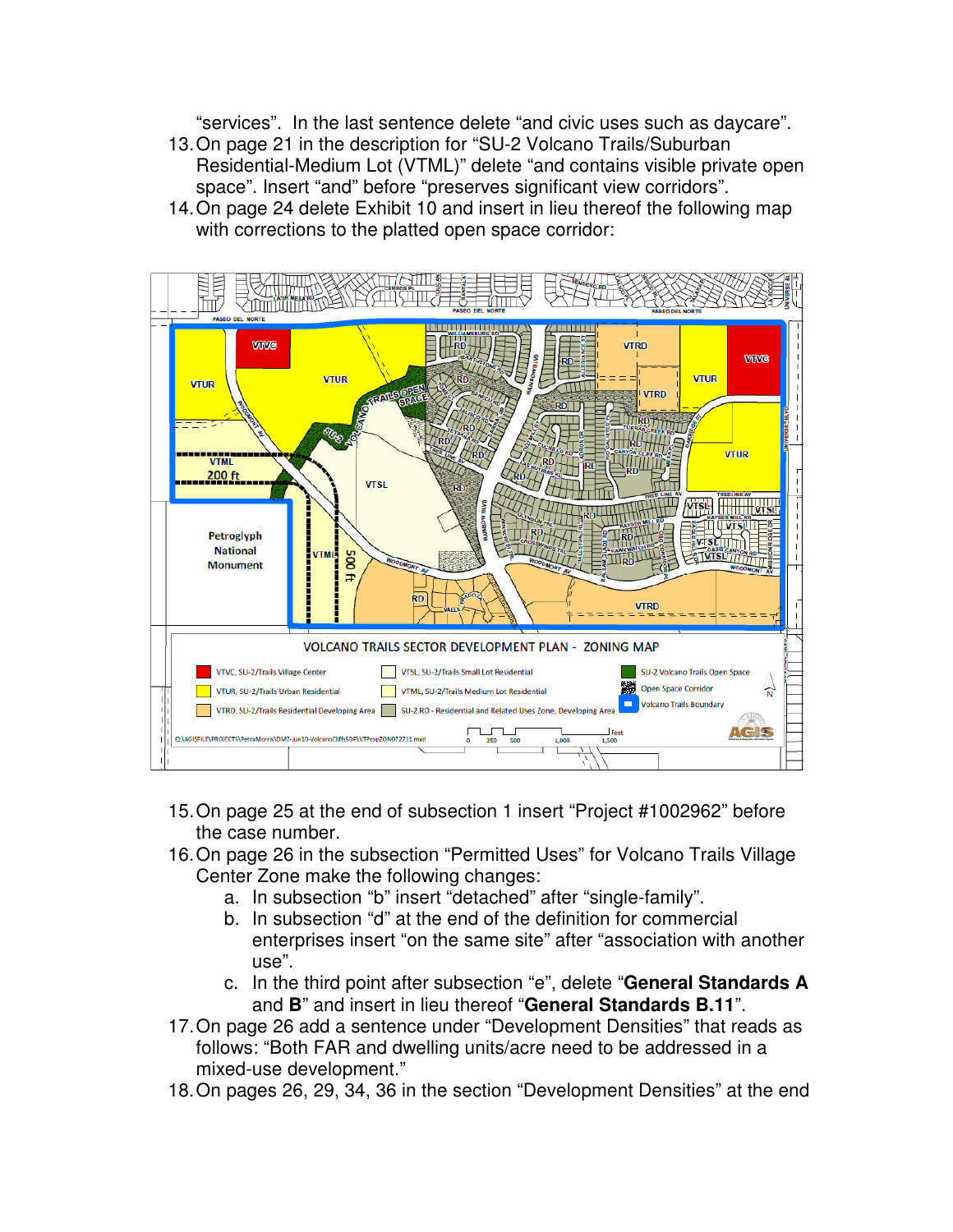of subsection "c" under section "1" delete "**Heights and Setbacks 2.d.i**" and insert in lieu thereof "**Preservations Setbacks 2.**"

- 19. On page 27 in the section "Setbacks and Building Frontage", subsection "b" delete "non-attached" and insert in lieu thereof "detached". Delete subsection 3 completely.
- 20. On page 27 in Figure 11 add "with alley" to the 5' minimum rear setback.
- 21. On pages 27, 30, 35, 37 in the first line under "Height" delete "area" and insert in lieu thereof "are". In the second subsection modify the reference to Section II so that it reads "**Section II – General Standards A. Heights"**.
- 22. On page 29 under "Permitted Uses" in subsection "c" delete "underground".
- 23. On pages 30 and 34 in "Setbacks and Building Frontage 1." delete subsection "a" completely and insert and lieu thereof:
	- a. Front Setback:

Minimum: 5 feet Maximum: 15 feet

- 24. On page 30 in the section "Setbacks and Building Frontage", subsection "b" delete "non-attached" and insert in lieu thereof "detached".
- 25. On pages 31 and 33 subsection "d" of "Landscape Requirements" delete reference to "**2.b**" and insert in lieu thereof "**Heights**".
- 26. On pages 31, 32, 35 and 37 at the end of "Building Articulation 2.c." insert "See **Section II – General Standards B.7.** for additional requirements".
- 27. On page 35, subsection "d" of "Building Articulation", in the fifth line delete "back yard" and insert in lieu thereof "rear yard".
- 28. On page 38 subsection "c" of "Landscape Requirements" delete reference to "**2.b**" and insert in lieu thereof "**Heights**".
- 29. On page 40, in the first sentence, insert "Volcano Trails" before "Village Center", "Urban Residential", "Small Lot", "Medium Lot" and "Residential Developing Area".
- 30. On page 40 in the third line under "General Design Standards" delete "14- 16-3" and insert in lieu thereof "14-16-3-18".
- 31. On page 40 in the last line of the first subsection under "Density" delete "**Heights and**" and insert in lieu thereof "**Preservation**". Delete "**d.i**."
- 32. On page 41, reorganize the "General Design Standards" as follows:
	- a. Under subsection "Heights and Setbacks" delete subsection "b" as this was addressed in a previous amendment adopted at LUPZ.
	- b. Combine subsection "a" with number "2" so that "Exceptions to Zone Height and Setback Requirements" becomes the title for "Chimneys and cupolas…."
	- c. Make subsection "c. Development, trails, and recreation areas…" and its subsequent points its own section under the title "Preservation Setbacks".
	- d. Make subsection "d" on page 42 the second subsection under "Preservation Setbacks". Renumber subsequent sections a-c instead of i-iii.